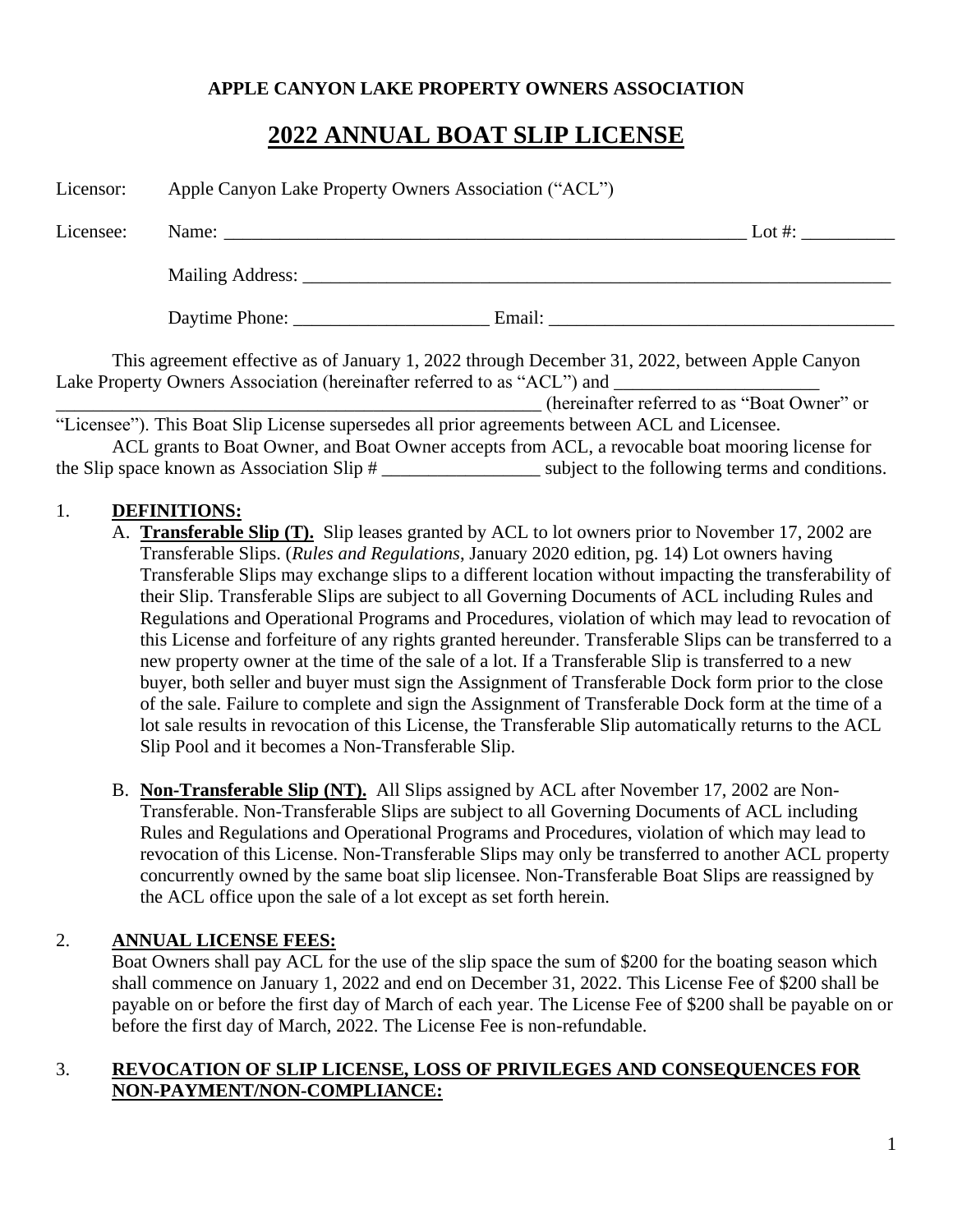Transferable and Non-Transferable Boat Slip Licenses are subject to revocation for violations of Governing Documents of ACL including Rules and Regulations and Operational Programs and Procedures, for failure to pay dues and fees owed the Association, failure to pay annual Slip license fee and failure to submit a fully completed annual Boat Slip License Agreement by the due date each and every year. All transferable and non-transferable Slip license fees and completed Licenses are due each and every year on **March 1.** All transferable and non-transferable Slip license fees and completed Licenses are due the first day of March, 2022. Slip License holders who pay their license fee and submit their annual Boat Slip License Agreement between **March 2 and March 15** shall be assessed a \$100 late fee. Slip License holders who have not paid and/or submitted their completed License by **March 1** shall be mailed a Priority Mail letter containing a warning that use of the Slip shall be forfeited and any license previously granted will be revoked if the annual fee plus late fees and/or completed License are not received by March 15. **ALL SLIP LICENSE HOLDERS NOT PAYING THEIR ANNUAL FEE AND ANY APPLICABLE LATE FEES AND/OR NOT RETURNING THEIR COMPLETED ANNUAL BOAT SLIP LICENSE ON, OR BEFORE MARCH 15 SHALL FORFEIT THEIR SLIP(S) TO ACL, ANY PREVIOUSLY-GRANTED LICENSE WILL BE REVOKED, AND THE SLIP SHALL BE ASSIGNED TO ANOTHER ACL LOT OWNER AS A NON-TRANSFERABLE SLIP.** See #7 below for requirements to complete the License.

# 4. **LIMITATION OF ACL LIABILITY:**

Licensee acknowledges that he or she has inspected the Boat Slip and is satisfied that the mooring space is adequate for safe mooring of his or her boat. This agreement is not a bailment of the Boat Owner's boat but a license to occupy a slip and ACL's liability is limited to supervision and maintenance of the piers. ACL assumes no responsibility for tending moor lines.

# 5. **DAMAGE TO ACL PROPERTY:**

If any damage to ACL property is caused by the act or neglect of the Boat Owner, his or her agents, guests or employees, or anyone operating the boat described herein, ACL may, at its option, repair such damage and Boat Owner shall thereupon reimburse ACL for the total cost of such damage.

# 6. **TRANSFER, ASSIGNMENT AND SUBLETTING:**

Slip License rights hereunder may not be transferred or assigned except as provided for herein and in accordance with ACL Governing Documents including Operational Programs and Procedures and Rules and Regulations.

# 7. **RULES AND REGULATIONS:**

Lot Owner/Slip Licensee acknowledges that he/she has received and read the Association's Governing Documents including ACL Rules and Regulations and Operational Programs and Procedures. These Documents, Rules and Regulations, and Operational Programs and Procedures may be changed or amended from time-to-time. Lot Owner/Slip Licensee agrees to abide by said Documents, Rules and Regulations, and Operational Programs and Procedures and understands that violations of same could lead to forfeiture of the Slip and revocation of any license previously granted.

Lot Owner/Slip Licensee of both Transferable and Non-Transferable slips agree that any dues and fees owing ACL (including but not limited to annual dues, OARF(s), trash fees, outstanding fines or special assessments) must be paid on all lots owned by all owners, designated members or occupants associated with all their properties as a condition to ACL accepting Lot Owner's Boat Slip License and the failure to pay such amounts may lead to forfeiture of a Slip and revocation of any previously-granted license. Lot Owner must register a boat to the licensed Boat Slip each year, except that an Owner newly assigned an ACLPOA Boat Slip will have until March 1 of the following year to register a boat to the Slip. Lot Owner must provide the ACL office with proof of current State Watercraft Registration (State Watercraft Registration is not available for non-motorized watercraft; if registering a non-motorized